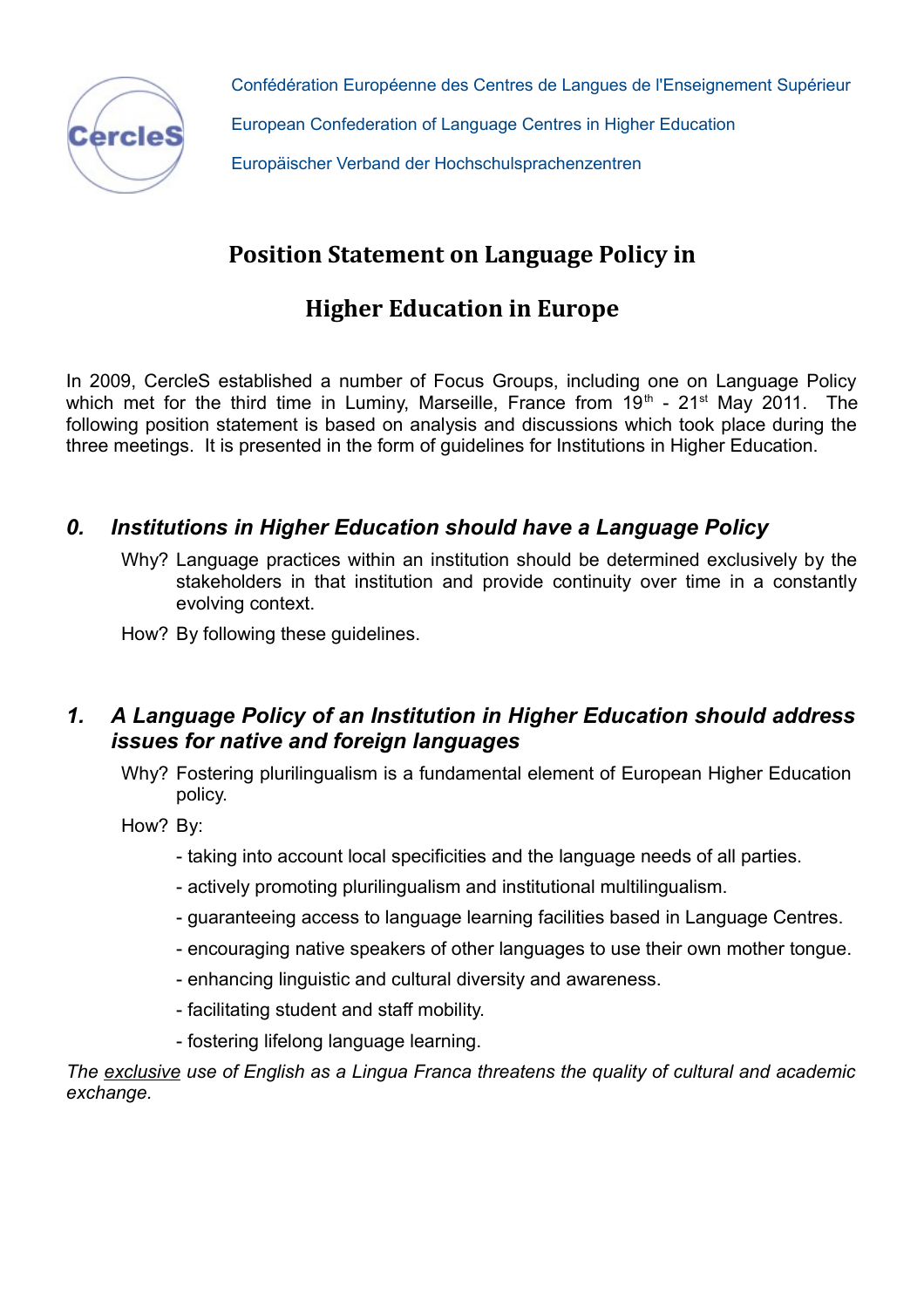*2. A Language Policy of an Institution in Higher Education should address issues at all levels of the organisation (university, faculty, programmes, courses etc.) and be co-owned by all stakeholders and the whole university community (governing bodies, teaching, research, administrative staff and students)*

Why? The success of any policy depends on the commitment of all parties concerned.

The practical implementation can only be as strong as its weakest link.

How? Through debate and approval by the governing bodies after wide-ranging consultation of all stake-holders prior to implementation.

By widespread publication and accessibility (institutional website, official documentation, marketing strategy).

*It is important that stakeholders differentiate clearly between needs and wants.*

## *3. A Language Policy of an Institution in Higher Education should be coherent with external (European, national, regional and local) and internal strategic goals*

Why? Its efficiency depends on its coherence and its capacity to address the wide range

of settings in which Higher Education Institutions play an important role.

How? Through widespread permanent consultation.

*Language Policy should never become a political battle-field.*

## *4. A Language Policy of an Institution in Higher Education should define responsibilities within the organisation*

Why? Language Policy must be shared across the board to reflect the commitment of all parties.

How? By taking into account the specific skills of all parties, including Language Centres, in the process of decision making.

*Language Policy should not be delegated to Language Centres only.* 

*Parties should not be held responsible beyond their actual expertise and abilities.* 

*Cooperation and mutual understanding between Language Centres and International Offices should be encouraged.*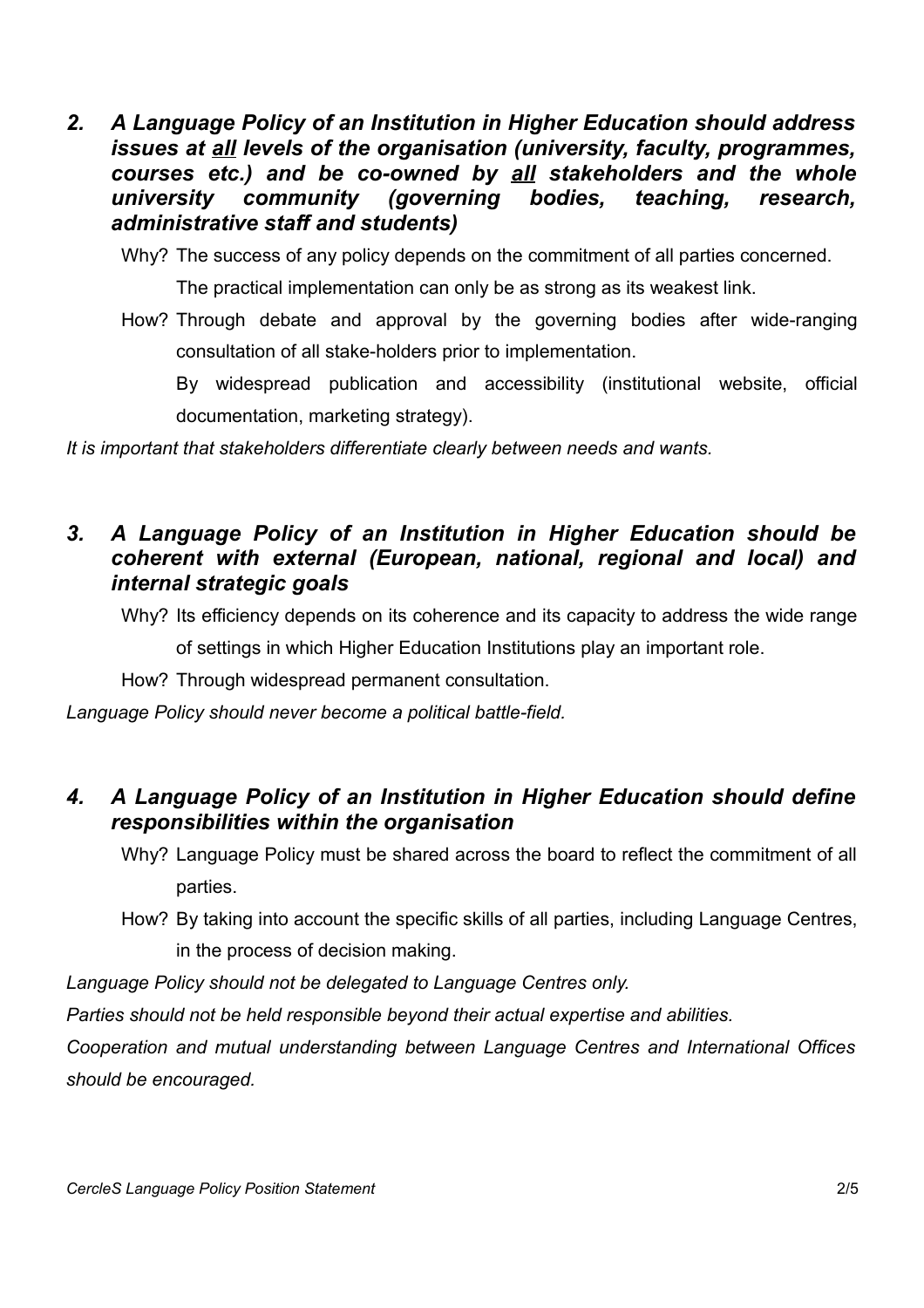## *5. Language Policies in Institutions of Higher Education should provide guiding principles to address the following issues:*

#### *5.1 Language appropriation*

- Why? A Language Policy should accommodate changing linguistic circumstances and the social and political climate to foster mobility and employability in accordance with the Bologna Reform.
- How? By treating the following questions:
	- Which target languages should students acquire, to which level and why?
	- What are the entry language level requirements?

By defining support infrastructure and services (e.g. Language Centres, training, coaching, language counselling, etc.) for students and staff.

*A Language Policy should define compulsory levels of language competence for students and lecturers, with finalising exit levels according to the requirements of the job market.*

*A Language Policy should reflect existing and future exchange programmes and agreements, and should include provision of necessary language tuition to incoming foreign students.*

*A Language Policy should define the minimum level of language competence of the host country's language for mobility and international students.*

#### *5.2 Language of tuition*

Why? Research has demonstrated that the languages of instruction have an impact on the quality of the learning outcome.

The languages of instruction contribute to the students' cognitive and cultural development.

How? By defining which language(s) of instruction is (are) appropriate in a given programme and its global context.

By defining support infrastructure and services (e.g. Language Centres, training, coaching, language counselling, etc.) for students and teaching staff.

*A Language Policy should guarantee programme coherence and cohesion while respecting the inherent historical characteristics of the subject.*

#### *5.3 Research*

Why? Future researchers have to be prepared for multilingual professional situations.

How? By defining which languages are used for which research activities.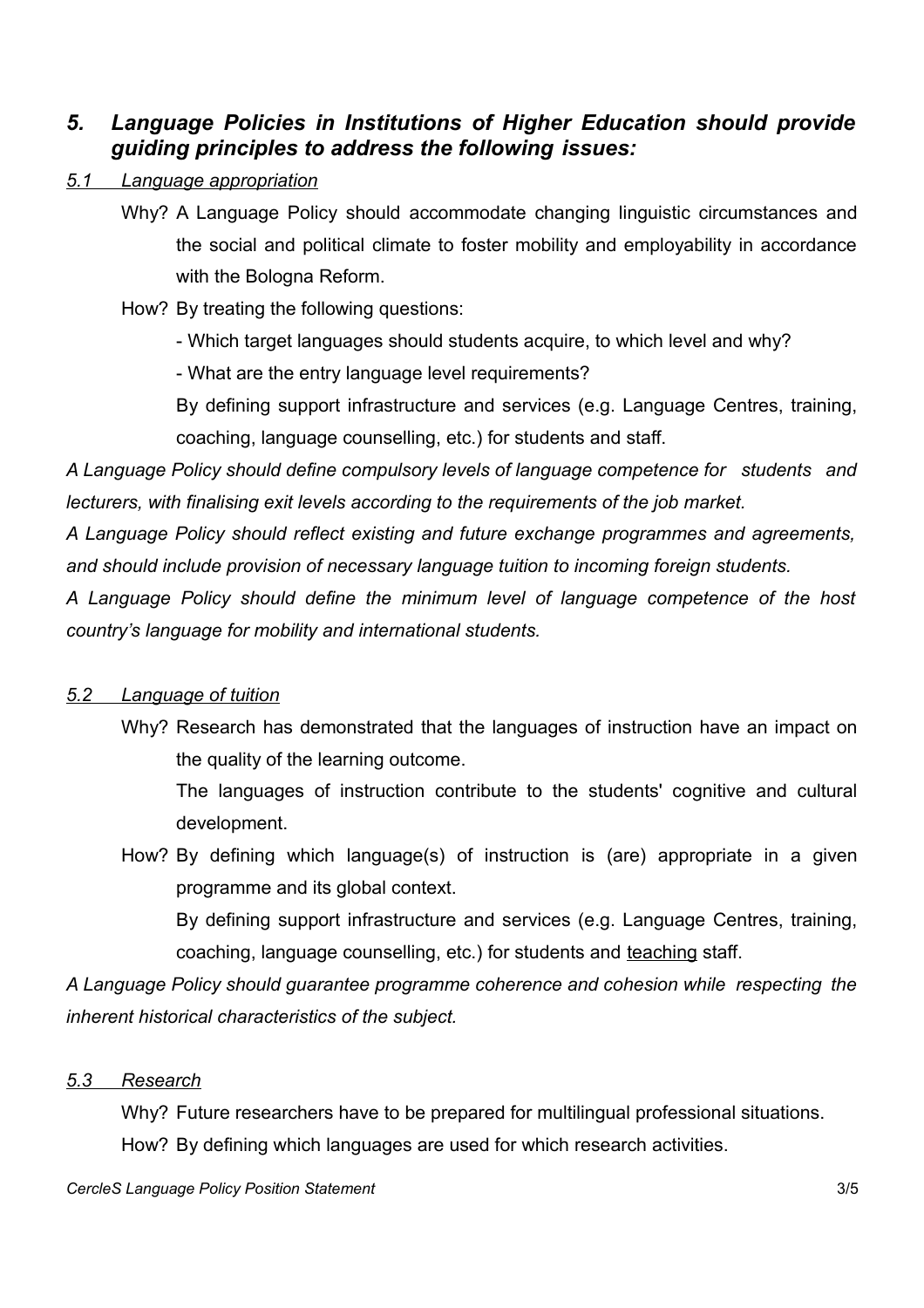By defining support infrastructure and services (e.g. Language Centres, training, coaching, language counselling, etc.) for students and research staff.

*A Language Policy should reflect existing and future research cooperation agreements and networks.* 

*Linguistic skills should be taken into account in recruitment procedures and promotion of researchers.*

#### *5.4 Administration*

- Why? The growing degree of internationalisation creates a need for plurilingual competence of administrative staff.
- How? By defining support infrastructure and services (e.g. Language Centres, training, coaching, language counselling, etc.) for administrative staff.

*Linguistic skills should be taken into account in recruitment procedures and promotion of administrative staff.*

#### *5.5 (Internal and External) Communication*

Why? Corporate identity is also determined by language use within the Institution.

Foreign students and staff have a right to accessible information.

How? By identifying the need for services such as translation, proof-reading and editing, and defining appropriate measures.

*High level language services, including but not limited to Language Centres, are a means to guaranteeing the quality of the University's national and international image.*

## *6. Language Policy design should be seen as a process.*

Why? Any Language Policy is the result of the context in which it is developed, and this context is subject to change at all times.

A constant review process is necessary to maintain a high level of quality.

How? Through a permanent process of debate and approval by the governing bodies.

*In a constantly changing environment, only a qualitative multi-disciplinary review process can guarantee that a Language Policy will remain appropriate, applicable and acceptable for all parties.*